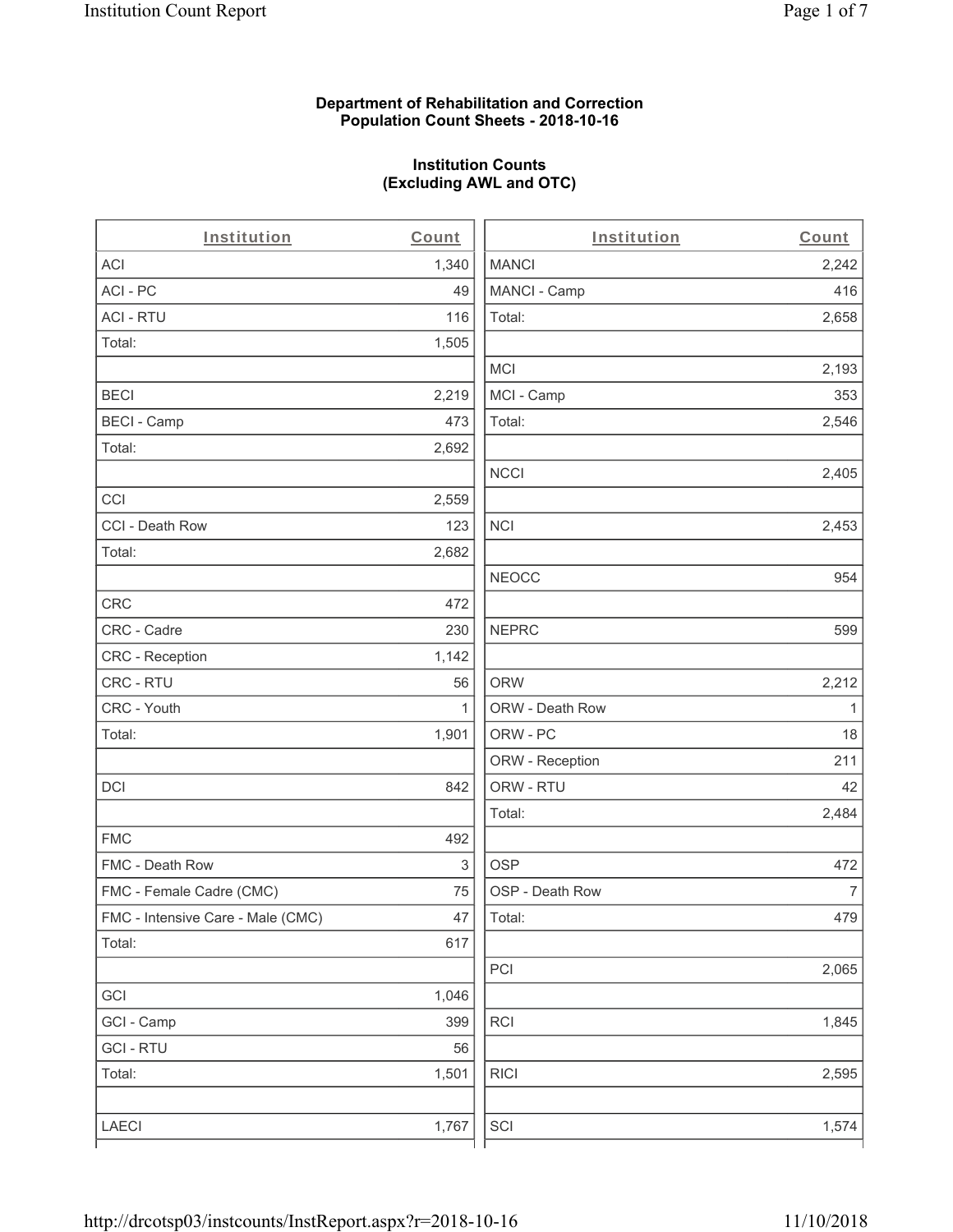| <b>LECI</b>              | 2,166 | <b>SOCF</b>      |                          | 1,248  |
|--------------------------|-------|------------------|--------------------------|--------|
| LECI - Camp              | 171   | SOCF - RTU       |                          | 71     |
| Total:                   | 2,337 | Total:           |                          | 1,319  |
| LOCI                     | 2,246 | <b>TCI</b>       |                          | 919    |
|                          |       | TCI - Camp       |                          | 447    |
| <b>LORCI</b>             | 268   | Total:           |                          | 1,366  |
| LORCI - Cadre            | 142   |                  |                          |        |
| <b>LORCI - Reception</b> | 1,027 | <b>TOCI</b>      |                          | 738    |
| Total:                   | 1,437 | <b>TOCI - PC</b> |                          | 97     |
|                          |       | Total:           |                          | 835    |
| <b>MACI</b>              | 974   |                  |                          |        |
| MACI - Minimum           | 1,247 | <b>WCI</b>       |                          | 1,337  |
| Total:                   | 2,221 | WCI - RTU        |                          | 31     |
|                          |       | Total:           |                          | 1,368  |
|                          |       |                  | <b>Total Population:</b> | 49,293 |

\* The Total Population includes 30 Offenders with Reason Codes 30 & 31. \*\* The Total Population includes 37 Offenders with Reason Code 0A.

### **Male Population by Security Level (Include AWL and Exclude OTC)**

| Security Level         |                   | <b>Body</b> | <b>AWL</b> | $(-\text{OTC})$ | Total  |
|------------------------|-------------------|-------------|------------|-----------------|--------|
| Total Level 5          |                   | 106         |            |                 | 106    |
| Total Level 4          |                   | 2,747       | 22         | 21              | 2,748  |
| Total Level 3          |                   | 11,923      | 154        | 136             | 11,941 |
| Total Level 2          |                   | 15,978      | 207        | 161             | 16,024 |
| Total Level 1          |                   | 14,306      | 148        | 90              | 14,364 |
| <b>Total Death Row</b> |                   | 135         |            |                 | 135    |
|                        | <b>Total Male</b> | 45,195      | 533        | 410             | 45,318 |

#### **Female Population by Institution (Include AWL and Exclude OTC)**

| Institution              | Body  | AWL |    | Tota  |
|--------------------------|-------|-----|----|-------|
| DCI                      | 842   |     |    | 842   |
| <b>FMC</b>               | 20    |     |    | 20    |
| FMC - Female Cadre (CMC) | 75    |     |    | 76    |
| NEPRC                    | 599   | 12  | 3  | 608   |
| <b>ORW</b>               | 2,211 | 35  | 26 | 2,220 |
|                          |       |     |    |       |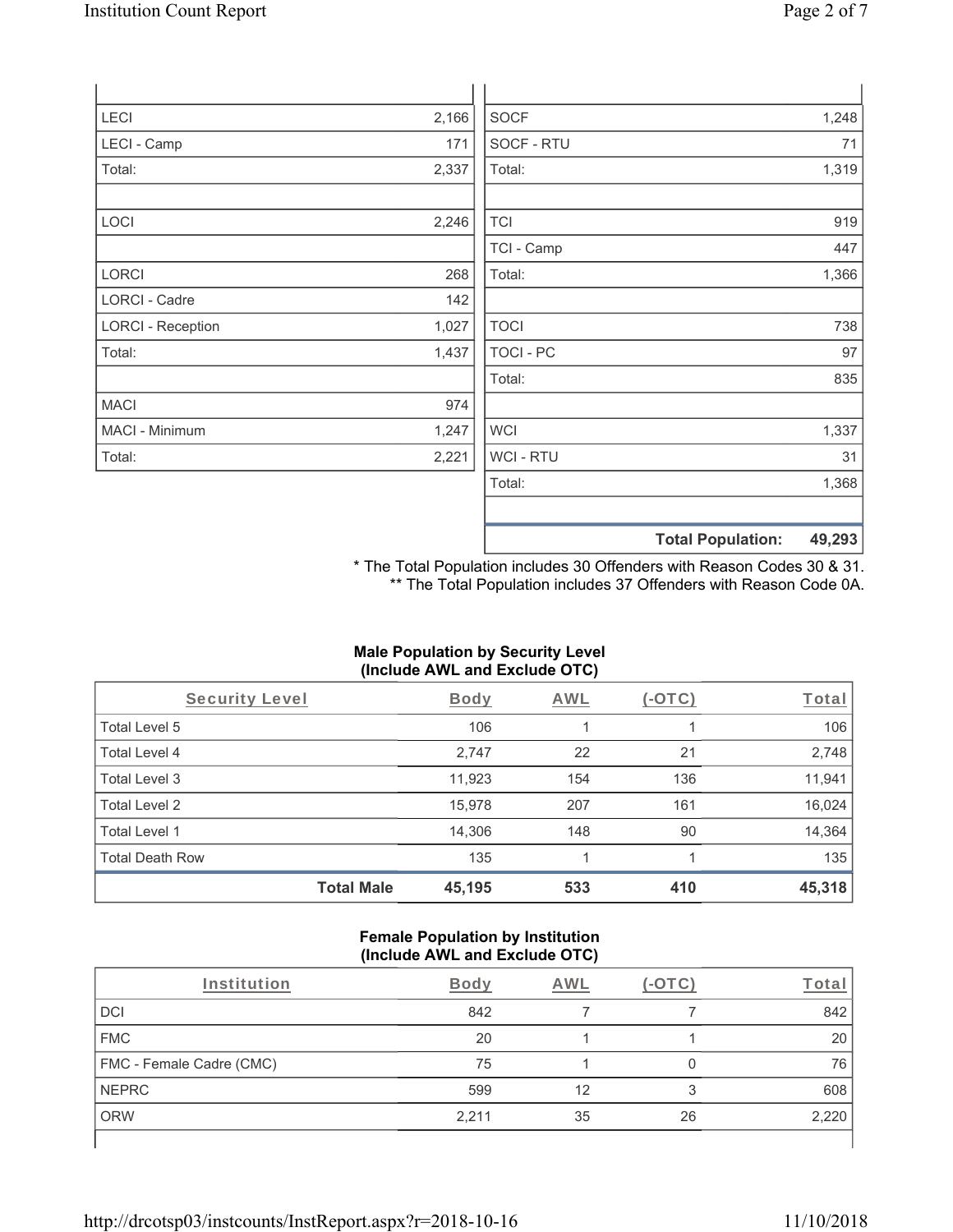| <b>ORW</b> - Death Row |                          |        | 0   |     |        |
|------------------------|--------------------------|--------|-----|-----|--------|
| ORW - PC               |                          | 18     | 0   |     | 18     |
| <b>ORW</b> - Reception |                          | 211    | 10  |     | 214    |
| ORW - RTU              |                          | 42     | 0   |     | 42     |
|                        | <b>Total Female</b>      | 4,019  | 66  | 44  | 4,041  |
|                        | <b>Total Population:</b> | 49,214 | 599 | 454 | 49,359 |

### **Male Population by Institution: Security Level 5 (Include AWL and Exclude OTC)**

| Institution  |                      | Body | AWL         | $(-OTC)$ | Total          |
|--------------|----------------------|------|-------------|----------|----------------|
| LECI         |                      | 4    | $\mathbf 0$ | $\Omega$ | $\overline{4}$ |
| <b>MACI</b>  |                      | 2    | $\mathbf 0$ | 0        | 2              |
| <b>MANCI</b> |                      | 6    | $\Omega$    | 0        | 6              |
| <b>NCI</b>   |                      |      | $\Omega$    | O        |                |
| <b>OSP</b>   |                      | 41   |             |          | 41             |
| <b>RCI</b>   |                      |      | $\Omega$    | $\Omega$ |                |
| SOCF         |                      | 42   | $\mathbf 0$ | $\Omega$ | 42             |
| <b>TOCI</b>  |                      | 6    | $\Omega$    | $\Omega$ | 6              |
| <b>WCI</b>   |                      | 2    | $\mathbf 0$ | $\Omega$ | 2              |
| WCI-RTU      |                      |      | $\Omega$    | $\Omega$ |                |
|              | <b>Total Level 5</b> | 106  | 1           |          | 106            |

### **Male Population by Institution: Security Level 4 (Include AWL and Exclude OTC)**

| Institution                       | Body                      | <b>AWL</b>     | (OTC)          | Total          |
|-----------------------------------|---------------------------|----------------|----------------|----------------|
| <b>ACI</b>                        | 6                         | 0              | $\mathbf 0$    | 6              |
| <b>BECI</b>                       | $\mathbf{0}$              |                |                | $\Omega$       |
| CCI                               | $\overline{2}$            | $\Omega$       | $\Omega$       | $\overline{2}$ |
| CRC                               | 27                        |                |                | 27             |
| CRC - Reception                   | 12                        | 0              | $\Omega$       | 12             |
| CRC - RTU                         | 15                        | $\Omega$       | $\Omega$       | 15             |
| <b>FMC</b>                        | $\ensuremath{\mathsf{3}}$ | $\mathbf 0$    | $\Omega$       | 3              |
| FMC - Intensive Care - Male (CMC) | 1                         | $\overline{0}$ | $\mathbf{0}$   |                |
| GCI                               | 1                         | $\overline{0}$ | $\Omega$       |                |
| LECI                              | 39                        |                |                | 39             |
| LOCI                              | $\mathbf 0$               | 5              | 5              | 0              |
| <b>LORCI</b>                      | 8                         | $\overline{2}$ | $\overline{2}$ | 8              |
| LORCI - Cadre                     | 2                         | $\mathbf 0$    | $\Omega$       | 2              |
|                                   |                           |                |                |                |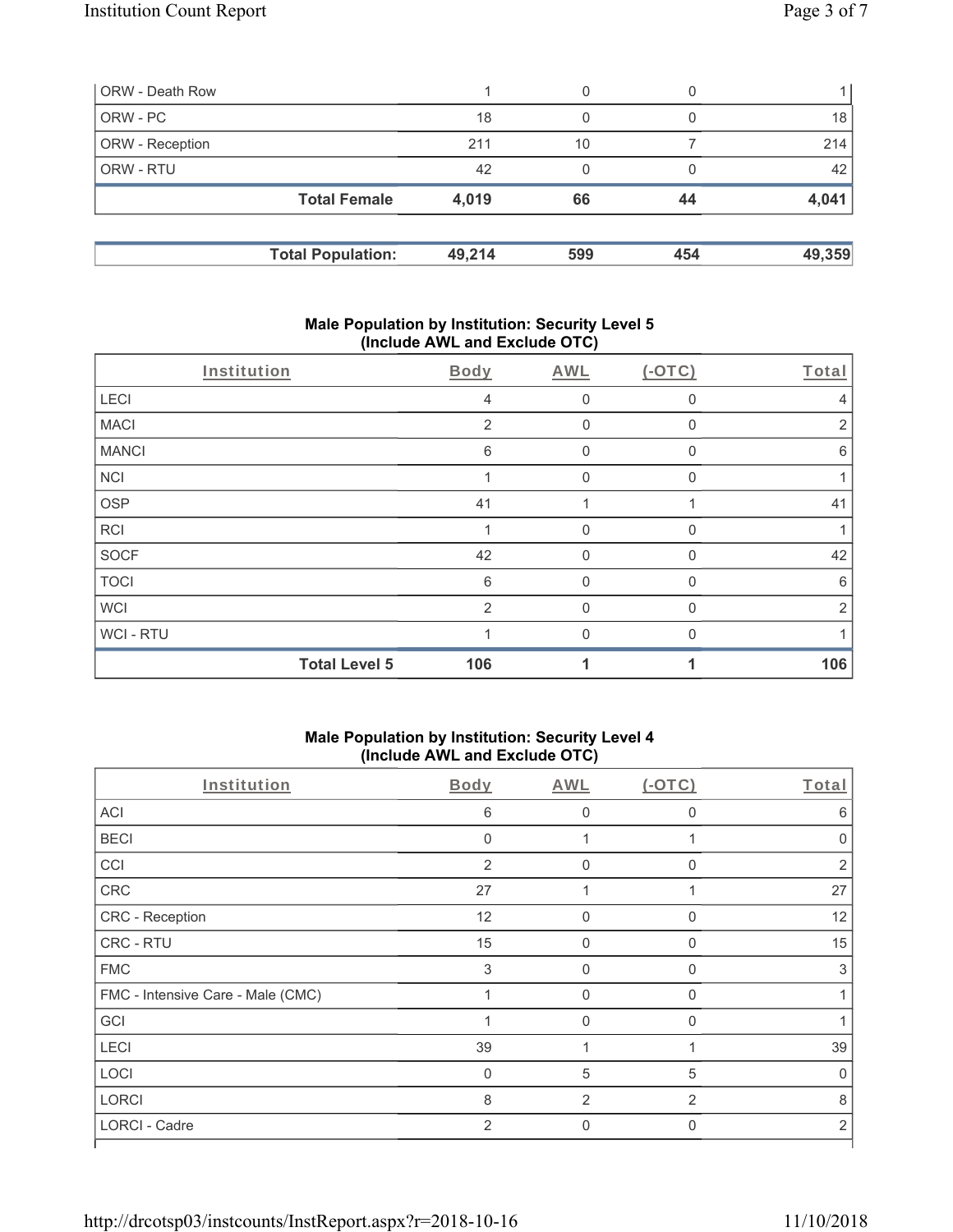| <b>LORCI - Reception</b> |                      | $\,6\,$        | $\mathsf 0$         | 0                   | $\,6\,$        |
|--------------------------|----------------------|----------------|---------------------|---------------------|----------------|
| <b>MACI</b>              |                      | 67             | 1                   | 1                   | 67             |
| <b>MANCI</b>             |                      | 44             | 1                   | 1                   | 44             |
| MCI                      |                      | 1              | $\mathbf 0$         | 0                   | 1              |
| <b>NEOCC</b>             |                      | 26             | $\mathsf{O}\xspace$ | $\boldsymbol{0}$    | 26             |
| OSP                      |                      | 404            | $\mathsf{O}\xspace$ | $\mathsf{O}\xspace$ | 404            |
| PCI                      |                      | 1              | $\boldsymbol{0}$    | $\boldsymbol{0}$    | 1              |
| <b>RCI</b>               |                      | 34             | $\boldsymbol{0}$    | $\boldsymbol{0}$    | 34             |
| <b>RICI</b>              |                      | $\overline{2}$ | $\mathsf{O}\xspace$ | $\boldsymbol{0}$    | $\overline{2}$ |
| SCI                      |                      | 3              | $\mathsf{O}\xspace$ | $\boldsymbol{0}$    | $\sqrt{3}$     |
| SOCF                     |                      | 1,197          | $\,6\,$             | $\,$ 5 $\,$         | 1,198          |
| SOCF - RTU               |                      | 71             | $\mathbf 0$         | $\mathsf{O}\xspace$ | 71             |
| <b>TCI</b>               |                      | $\,6\,$        | $\mathbf 0$         | $\mathsf{O}\xspace$ | $6\,$          |
| <b>TOCI</b>              |                      | 703            | $\overline{4}$      | $\overline{4}$      | 703            |
| TOCI - PC                |                      | 20             | $\mathbf 0$         | 0                   | $20\,$         |
| WCI                      |                      | 30             | $\mathbf 0$         | 0                   | $30\,$         |
| WCI - RTU                |                      | 16             | $\boldsymbol{0}$    | 0                   | 16             |
|                          | <b>Total Level 4</b> | 2,747          | 22                  | 21                  | 2,748          |

## **Male Population by Institution: Security Level 3 (Include AWL and Exclude OTC)**

| Institution                       | <b>Body</b>    | <b>AWL</b>          | $(-OTC)$         | Total          |
|-----------------------------------|----------------|---------------------|------------------|----------------|
| ACI                               | 15             | $\mathbf 0$         | $\boldsymbol{0}$ | 15             |
| ACI-PC                            | 1              | $\mathbf 0$         | $\boldsymbol{0}$ | 1              |
| <b>BECI</b>                       | 2              | $\mathbf 0$         | $\boldsymbol{0}$ | $\overline{2}$ |
| CCI                               | $\overline{2}$ | 0                   | $\mathbf 0$      | $\overline{2}$ |
| CRC                               | 89             | 1                   | 1                | 89             |
| CRC - Cadre                       | 128            | $\mathbf 0$         | $\mathbf 0$      | 128            |
| CRC - Reception                   | 837            | 21                  | 21               | 837            |
| CRC - RTU                         | 40             | $\mathsf{O}\xspace$ | $\mathbf 0$      | 40             |
| CRC - Youth                       | $\mathbf 0$    | 1                   | 1                | $\mathsf 0$    |
| <b>FMC</b>                        | 8              | $\mathsf{O}\xspace$ | $\boldsymbol{0}$ | $\,8\,$        |
| FMC - Intensive Care - Male (CMC) | $\overline{4}$ | $\mathsf{O}\xspace$ | $\boldsymbol{0}$ | $\overline{4}$ |
| GCI                               | 1              | $\mathsf{O}\xspace$ | $\boldsymbol{0}$ | 1              |
| <b>LAECI</b>                      | $\overline{2}$ | 0                   | 0                | $\sqrt{2}$     |
| LECI                              | 2,115          | 18                  | 15               | 2,118          |
| LOCI                              |                | $\mathbf 0$         | $\mathbf 0$      | 1              |
| LORCI                             | 80             | 38                  | 34               | 84             |
| LORCI - Cadre                     | 11             | 0                   | $\boldsymbol{0}$ | 11             |
| <b>LORCI - Reception</b>          | 735            | 4                   | 4                | 735            |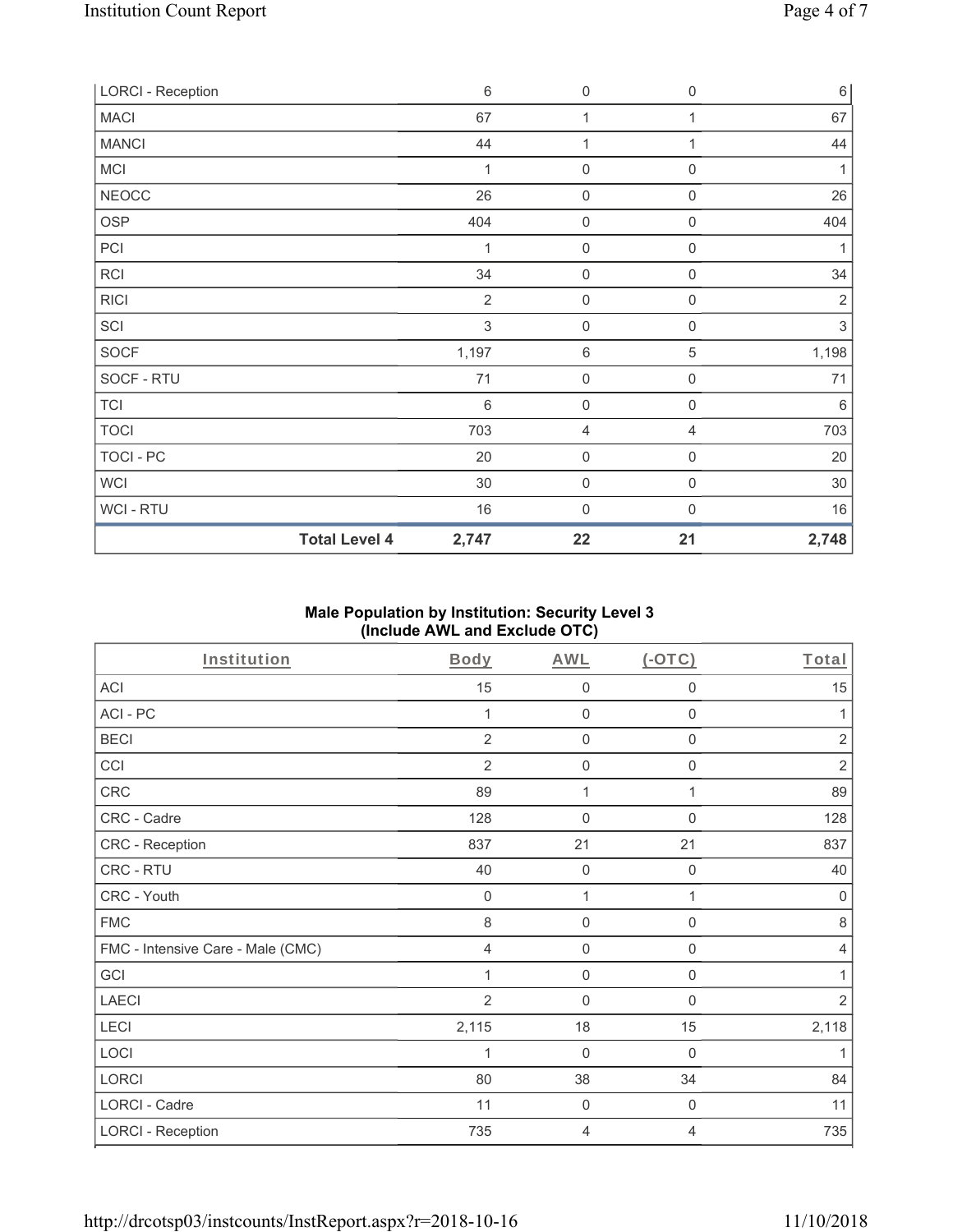| <b>MACI</b>  |                      | 813            | 1                   | $\mathbf 0$         | 814                       |
|--------------|----------------------|----------------|---------------------|---------------------|---------------------------|
| <b>MANCI</b> |                      | 2,145          | 23                  | 20                  | 2,148                     |
| MCI          |                      | 4              | $\mathsf{O}\xspace$ | $\mathbf 0$         | 4                         |
| <b>NCCI</b>  |                      | 5              | $\boldsymbol{0}$    | $\boldsymbol{0}$    | $\sqrt{5}$                |
| NCI          |                      | $\,6$          | $\boldsymbol{0}$    | $\boldsymbol{0}$    | $\,6\,$                   |
| <b>NEOCC</b> |                      | 912            | $\sqrt{5}$          | $\,$ 3 $\,$         | 914                       |
| <b>OSP</b>   |                      | $\sqrt{3}$     | $\boldsymbol{0}$    | $\mathsf{O}\xspace$ | $\ensuremath{\mathsf{3}}$ |
| PCI          |                      | 37             | $\overline{2}$      | 1                   | 38                        |
| RCI          |                      | 1,628          | 13                  | 12                  | 1,629                     |
| <b>RICI</b>  |                      | 8              | 1                   | $\mathbf 0$         | $\boldsymbol{9}$          |
| SCI          |                      | $\overline{2}$ | $\mathsf{O}\xspace$ | $\mathbf 0$         | $\sqrt{2}$                |
| SOCF         |                      | $\,6$          | $\mathbf{1}$        | 1                   | $\,6\,$                   |
| <b>TCI</b>   |                      | 870            | 8                   | $\overline{7}$      | 871                       |
| <b>TOCI</b>  |                      | 29             | 1                   |                     | 29                        |
| TOCI - PC    |                      | 77             | $\boldsymbol{0}$    | 0                   | $77$                      |
| <b>WCI</b>   |                      | 1,296          | 16                  | 15                  | 1,297                     |
| WCI - RTU    |                      | 11             | $\boldsymbol{0}$    | $\mathbf 0$         | 11                        |
|              | <b>Total Level 3</b> | 11,923         | 154                 | 136                 | 11,941                    |

## **Male Population by Institution: Security Level 2 (Include AWL and Exclude OTC)**

| Institution                       | <b>Body</b> | <b>AWL</b>          | (OTC)                     | Total        |
|-----------------------------------|-------------|---------------------|---------------------------|--------------|
| <b>ACI</b>                        | 725         | $\sqrt{3}$          | 1                         | 727          |
| ACI-PC                            | 45          | $\mathsf 0$         | $\boldsymbol{0}$          | 45           |
| <b>ACI - RTU</b>                  | 86          | $\mathbf 0$         | $\mathbf 0$               | 86           |
| <b>BECI</b>                       | 1,491       | 18                  | 12                        | 1,497        |
| CCI                               | 2,001       | 16                  | 14                        | 2,003        |
| CRC                               | 173         | $\sqrt{5}$          | $\,$ 5 $\,$               | 173          |
| CRC - Cadre                       | 101         | $\mathsf{O}\xspace$ | $\mathbf 0$               | 101          |
| CRC - Reception                   | 201         | 14                  | 14                        | 201          |
| CRC - RTU                         | 1           | $\mathsf{O}\xspace$ | $\mathsf{O}\xspace$       | 1            |
| CRC - Youth                       | 1           | $\mathsf{O}\xspace$ | $\mathsf{O}\xspace$       | $\mathbf{1}$ |
| <b>FMC</b>                        | 14          | $\overline{2}$      | 0                         | 16           |
| FMC - Intensive Care - Male (CMC) | 14          | $\mathbf 0$         | $\boldsymbol{0}$          | 14           |
| GCI                               | 351         | $\mathbf 5$         | $\ensuremath{\mathsf{3}}$ | 353          |
| <b>GCI-RTU</b>                    | 44          | $\mathbf 0$         | $\boldsymbol{0}$          | 44           |
| <b>LAECI</b>                      | 1,127       | 17                  | 14                        | 1,130        |
| LECI                              | 3           | $\boldsymbol{0}$    | $\mathbf 0$               | 3            |
| LOCI                              | 1,178       | $\overline{7}$      | 7                         | 1,178        |
| <b>LORCI</b>                      | 115         | 21                  | 21                        | 115          |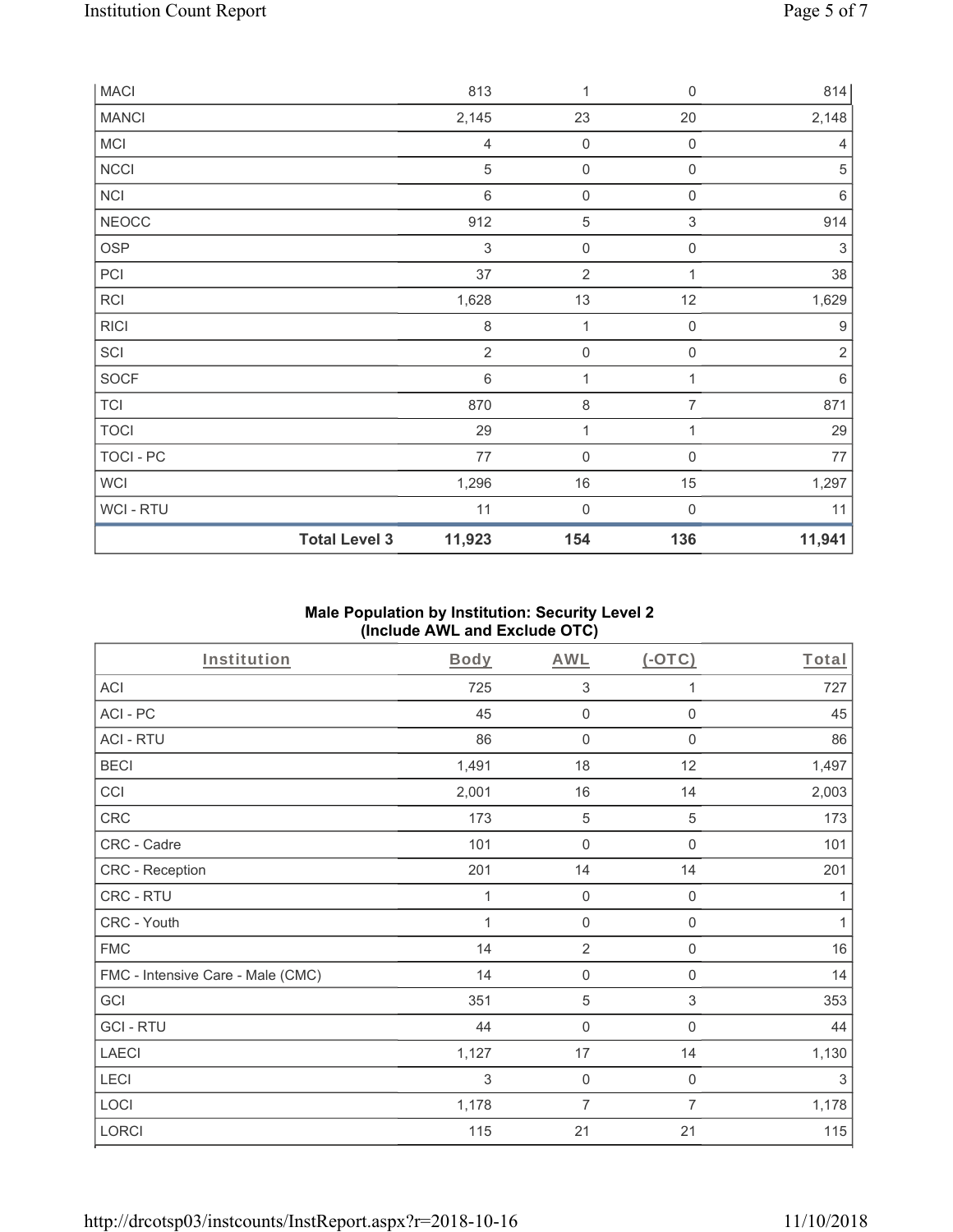| LORCI - Cadre            |                      | 121            | 1                   | $\boldsymbol{0}$    | 122    |
|--------------------------|----------------------|----------------|---------------------|---------------------|--------|
| <b>LORCI - Reception</b> |                      | 153            | $\overline{2}$      | $\overline{2}$      | 153    |
| <b>MACI</b>              |                      | 92             | 1                   | 1                   | 92     |
| <b>MANCI</b>             |                      | 24             | 1                   | 1                   | 24     |
| MCI                      |                      | 1,578          | 17                  | $10$                | 1,585  |
| MCI - Camp               |                      | 1              | $\mathbf 0$         | $\mathsf{O}\xspace$ | 1      |
| NCCI                     |                      | 1,190          | $\boldsymbol{9}$    | $6\,$               | 1,193  |
| <b>NCI</b>               |                      | 1,620          | 23                  | 20                  | 1,623  |
| <b>NEOCC</b>             |                      | 16             | $\mathbf 0$         | 0                   | 16     |
| PCI                      |                      | 892            | $\,6\,$             | 4                   | 894    |
| RCI                      |                      | 180            | $\mathbf{1}$        | $\boldsymbol{0}$    | 181    |
| <b>RICI</b>              |                      | 1,461          | 21                  | 14                  | 1,468  |
| SCI                      |                      | 965            | 16                  | 11                  | 970    |
| SOCF                     |                      | 1              | $\mathsf{O}\xspace$ | $\mathbf 0$         |        |
| <b>TCI</b>               |                      | $\overline{4}$ | $\mathsf{O}\xspace$ | 0                   | 4      |
| WCI                      |                      | 8              | 1                   | 1                   | 8      |
| WCI - RTU                |                      | 1              | $\mathsf{O}\xspace$ | $\mathbf 0$         | 1      |
|                          | <b>Total Level 2</b> | 15,978         | 207                 | 161                 | 16,024 |

## **Male Population by Institution: Security Level 1 (Include AWL and Exclude OTC)**

| <b>Institution</b>                | <b>Body</b> | <b>AWL</b>                | (OTC)                     | Total          |
|-----------------------------------|-------------|---------------------------|---------------------------|----------------|
| ACI                               | 594         | 1                         | $\mathbf 0$               | 595            |
| ACI-PC                            | 3           | $\mathbf 0$               | $\mathbf 0$               | 3              |
| <b>ACI - RTU</b>                  | 30          | $\mathbf 0$               | $\boldsymbol{0}$          | 30             |
| <b>BECI</b>                       | 723         | 12                        | 5                         | 730            |
| <b>BECI - Camp</b>                | 473         | 1                         | $\boldsymbol{0}$          | 474            |
| CCI                               | 553         | 4                         | $\overline{2}$            | 555            |
| CRC                               | 121         | $\ensuremath{\mathsf{3}}$ | $\ensuremath{\mathsf{3}}$ | 121            |
| CRC - Cadre                       | 1           | $\mathsf{O}\xspace$       | $\mathbf 0$               | 1              |
| CRC - Reception                   | 88          | 1                         | 1                         | 88             |
| <b>FMC</b>                        | 447         | $\overline{7}$            | 1                         | 453            |
| FMC - Intensive Care - Male (CMC) | 28          | 1                         | $\mathsf{O}\xspace$       | 29             |
| GCI                               | 693         | $\,8\,$                   | $\overline{4}$            | 697            |
| GCI - Camp                        | 399         | 1                         | 1                         | 399            |
| <b>GCI-RTU</b>                    | 12          | $\mathbf 0$               | 0                         | 12             |
| <b>LAECI</b>                      | 638         | 7                         | 5                         | 640            |
| LECI                              | 5           | $\overline{4}$            | $\overline{2}$            | $\overline{7}$ |
| LECI - Camp                       | 171         | 1                         | 1                         | 171            |
| LOCI                              | 1,067       | 4                         | 2                         | 1,069          |